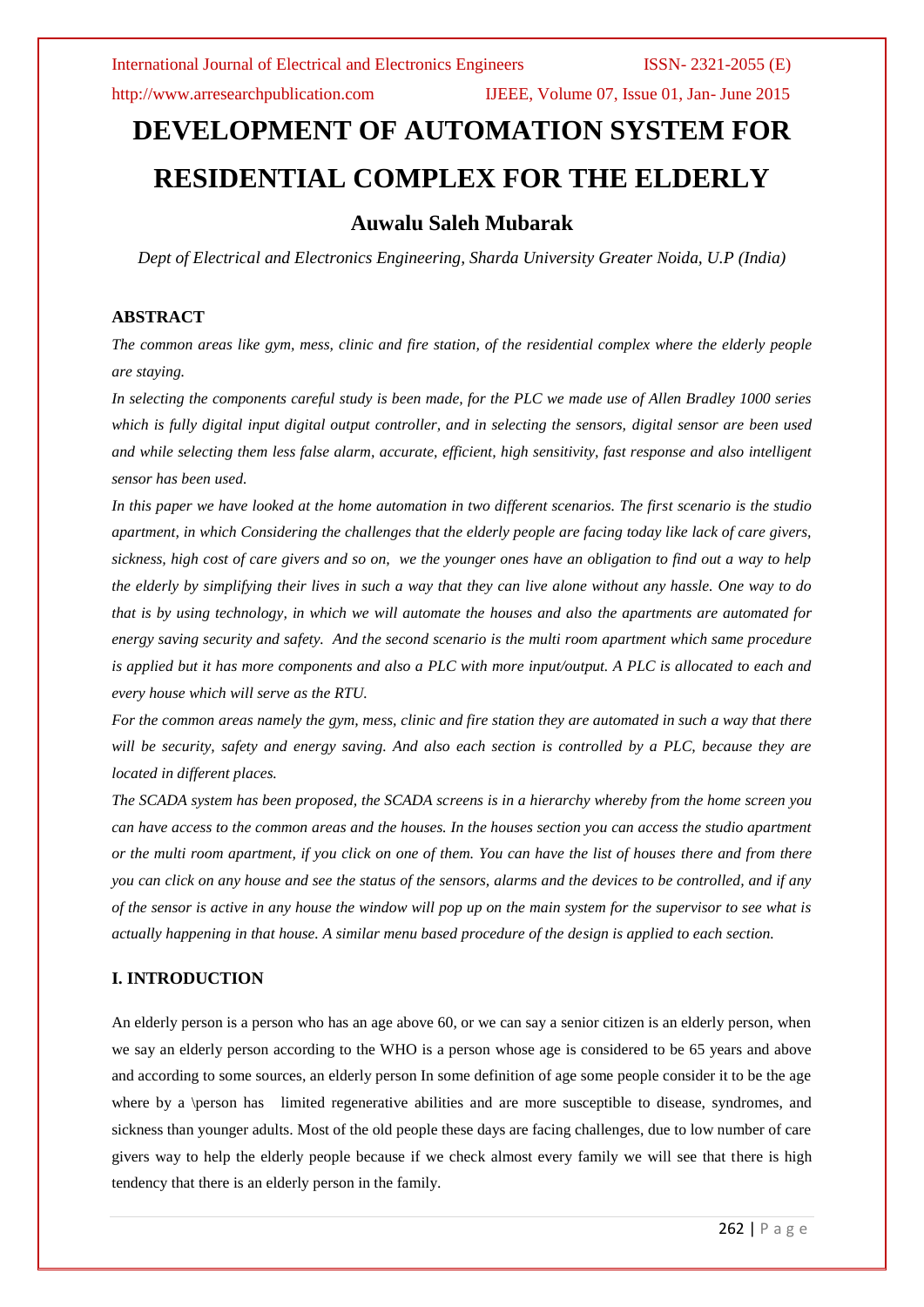# http://www.arresearchpublication.com IJEEE, Volume 07, Issue 01, Jan- June 2015

As the elderly has done a lot for our generation so we need to find a way to pay them back by try to make their way of living very easy and in such a way that they can live alone without lots of complications, that is by automating their environment so that they don't have to do things themselves and in such a way that they will be assisted easily.

As we all know that due to their condition some might have some difficulties in remembering thing and some might be weak to do some things so we will design a system that will help them with that by automating their homes and environment.

### **1.2 Building Automation**

Automation is derived from two words automatic and motion, when we look at automation in an engineering point of view, we can say that it is a way of controlling some certain process automatically will minimal human intervention or we can say that it is an automatic control of machine processes using some controller to detect errors and minimize the error in order to have a very good output based on the input signals from buttons, sensors or transducers

A building automation system is a system that controls and monitors building services. These systems can be built up in several different ways. In this paper a general building automation system for a building with complex requirements due to the activity, such as a residential complex, will be described. Real systems usually have several of the features and components described here but not all of them. They may also have specific solutions that are not described in this paper.

### **II. AUTOMATION FOR STUDIO APARTMENT**

When we talk of a studio apartment these kinds of apartments typically consist of one large room which serves as the living, dining, and bedroom. Kitchen facilities may either be located in the central room, 1or in a small separate room, and the bathroom is usually in its own smaller room



### **Figure 2.0 Studio Apartment**

In the studio apartment we will have to install some sensors like smoke detector, glass detector, water leakage detector, motion sensor, glass break sensor and carbon dioxide detector,. The studio apartment automation will be based on convenience, security and safety. In each and every remote terminal unit panel of every house there will be light indicators that will be indicating the sensors and the equipment that are active at that time, in case if there is a problem the person responsible will go to the affected site directly.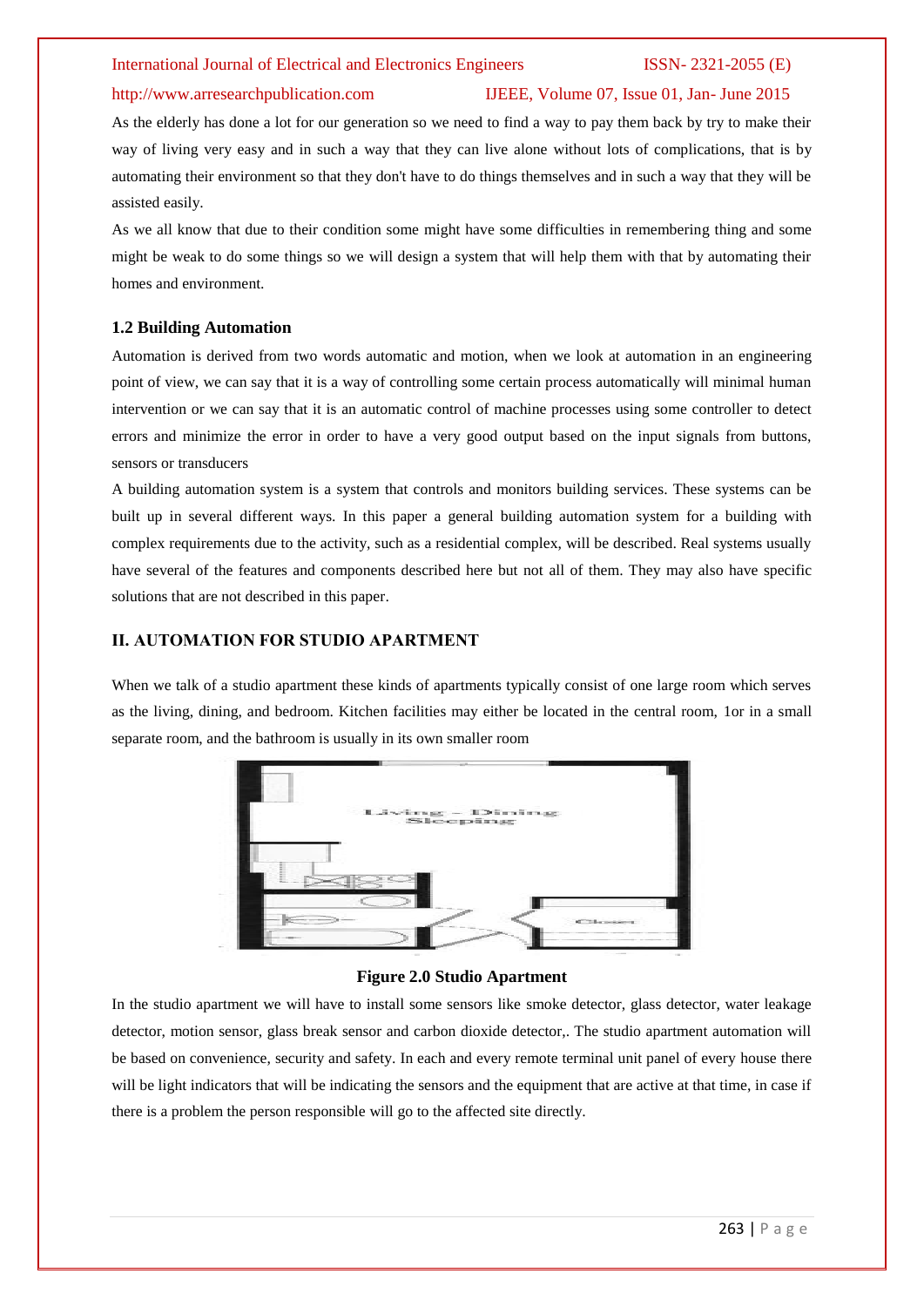

**Figure 2.1: The Inputs and Output of the PLC/RTU of the Studio Apartment**

Flow carts for the studio apartment



**Figure 2.2 Flow Charts of the Studio Apartment Automation**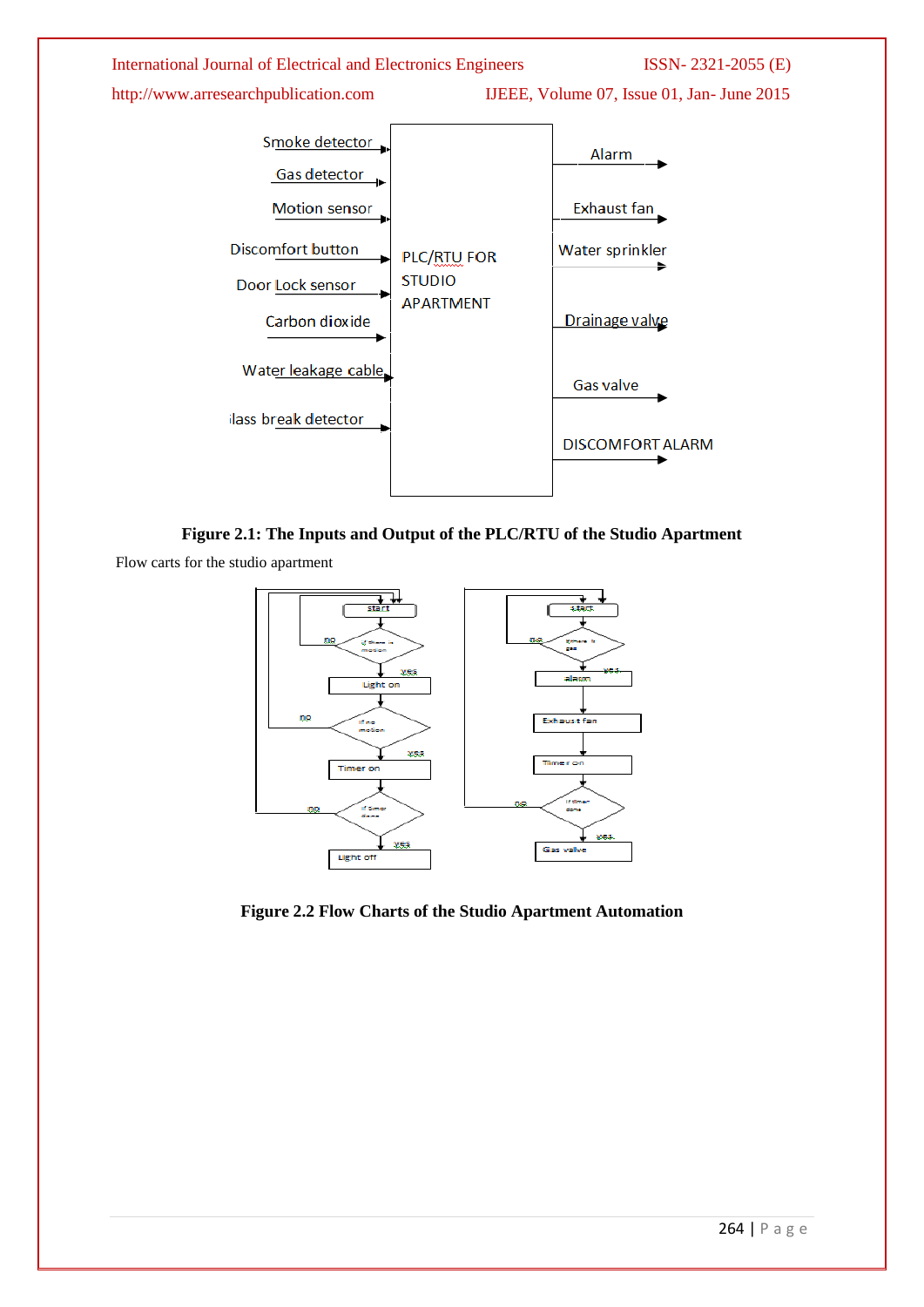http://www.arresearchpublication.com IJEEE, Volume 07, Issue 01, Jan- June 2015

# **2.1 Automation for Multi Room Apartment**



### **Figure 2.3: Multi Room Apartment**

Below are the flow chats of the automation of the multi room apartment.

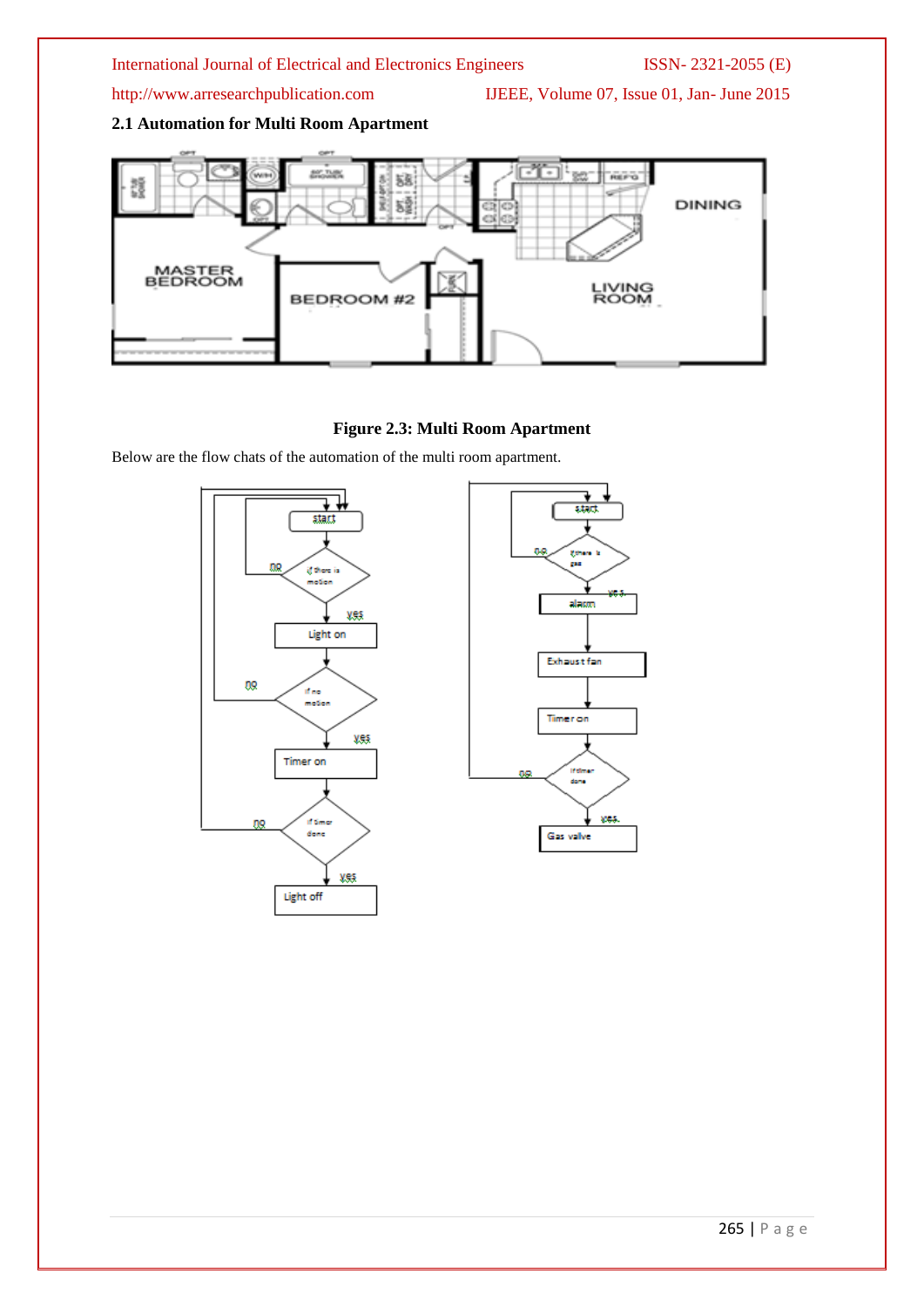

### **Figure 3.4 Flow Charts for Multi Room Apartment**

# **2.2 Automation for The Emergency Clinic**

### **2.2.1 Motion Sensor**

The motion sensor will control the lighting in the clinic, when there is motion in the dining area the light goes on and if there is no motion the light goes off

### **2.2.2 Smoke Det**e**ctor**

The smoke detector will control the exhaust and the water sprinkler in clinic, if the smoke detector is active then an alarm will sound, exhaust fan will be on and also a timer will be active, if the time is done then the water sprinkler will be active.

### **2.2.3 Water Leakage Detection Cable**

If the water leakage cable is active then it will start a counter if after some certain time the water still flows without any action or deactivation of the sensor then the water drainage valve will open and the water will drain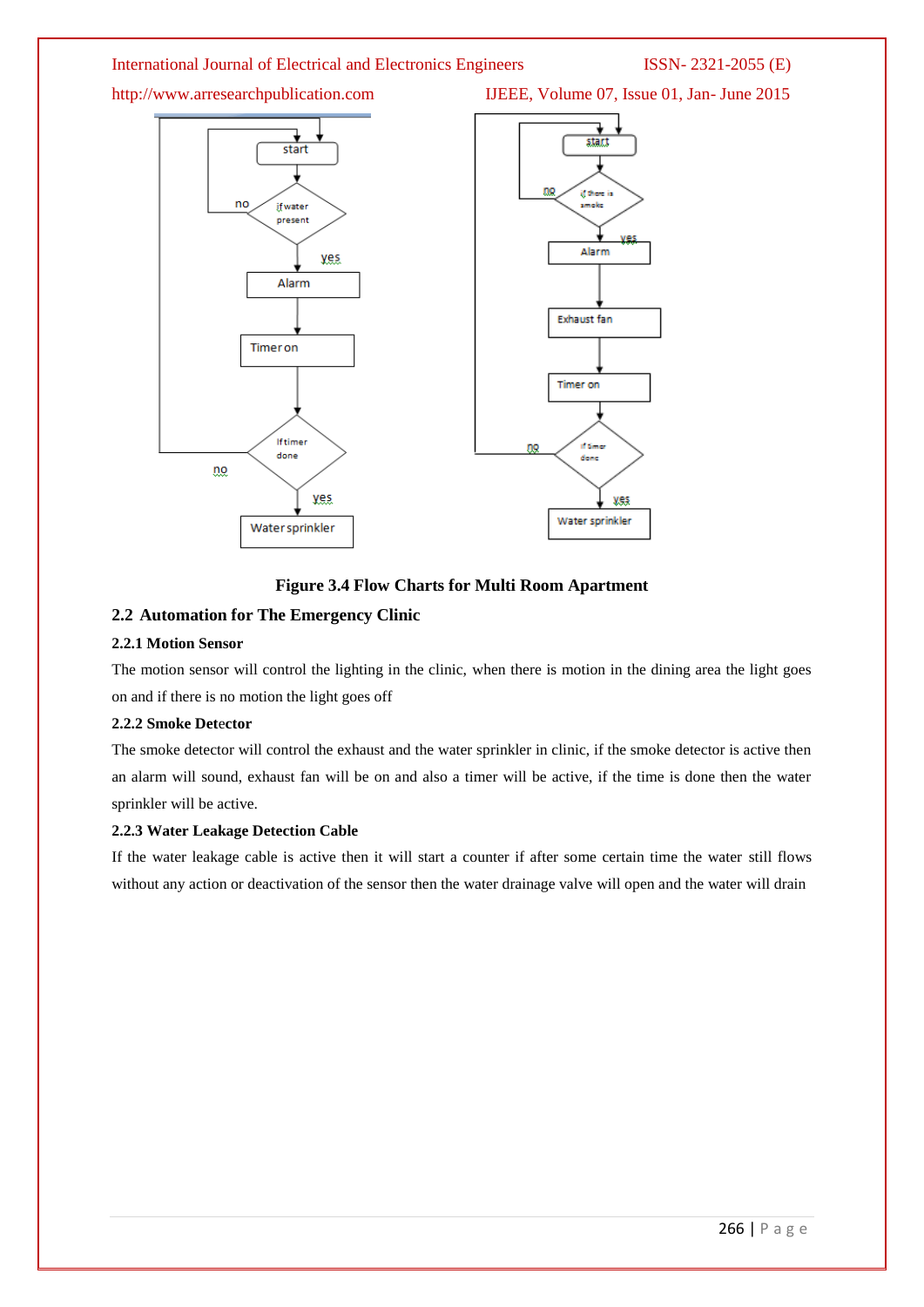http://www.arresearchpublication.com IJEEE, Volume 07, Issue 01, Jan- June 2015

**III. AUTOMATION FOR THE COMMONAREAS**

# **3.1 Automation for the Gym**



# **Figure 3.1 Gym Plan**

The gym is a place where physical exercise and training takes place and also some physical and mental therapy, in this particular paper we will automate the gym in the complex such a way that there will be convince comfort and security and safety.

Below are the flow chats of the automation of the gym



# **Figure 3.1 Flow charts for Gym Automation**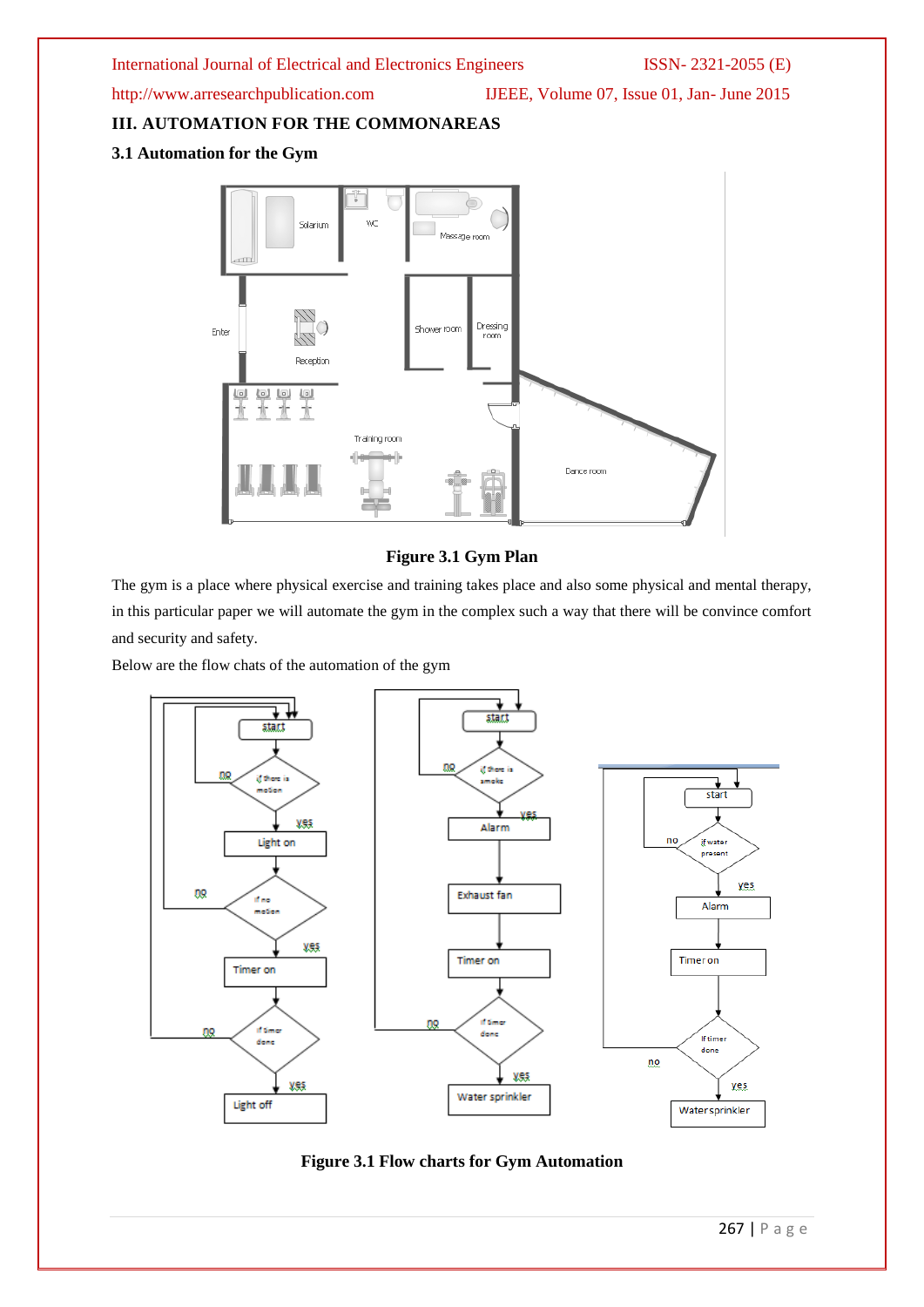http://www.arresearchpublication.com IJEEE, Volume 07, Issue 01, Jan- June 2015

#### **3.2 Scada System**

Supervisory control and data acquisition (SCADA) is a system in which the automated processes will be monitored and controlled on a computer or human machine interface, it allows the person in control to monitor every activity and have full report of it. The SCADA is made up of three levels, the master terminal unit, the remote terminal unit and the field devices.

The SCADA software varies based on the PLC manufacturer though there are open source software's but we are going to use wonder ware intouch for this paper. From the software we will be able to access the remote terminal units through the SCADA screens and also get reports of all that is happening.



**Figure 3.2 The Overview of the SCADA System of the Paper.**

### **IV.CONCLUSION**

As stated in the papers, it is very important to automate the residence of the elderly, because most of them are fund of falling sick at any time, so we need to find a way to help them out as they have done alone for us, because without them we would have not been here today, so it's good to find a way to help them.

Each section is taken and automated in a way that there will be convenience, energy saving, security and safety, careful study has been made to find the best field devices that will cut cost and high efficiency, accuracy, intelligent and to avoid false alarms and other factors In the design the automation of the houses based on different scenarios for example the studio apartment and the multi room apartment and also the common areas which comprises of different sections like the gym, hall, clinic and the control room. The automation in this section is made to ensure that there is convenience, energy saving, security and also safety of the elderly in the complex In this paper SCADA system, has been discussed. It overview and how it will look like for this paper. With the SCADA system the supervisor will be able to monitor and control some certain processes and have history of the activities.

#### **REFERENCES**

- [1]. M. Thuillard, P. Ryser, and G. Pfister, "Life safety and securitysystems," *Sensors in Intelligent Buildings*, O. Gassmann and H.Meixner, Eds. Weinheim, Germany: Wiley-VCH, 2001, vol. 2,pp. 307–397
- [2]. WOLFGANG KASTNER, GEORG NEUGSCHWANDTNER, STEFAN SOUCEK, AND H. MICHAEL NEWMAN"Communication System For Building Automation" proceedings of the IEEE, VOL. 93, NO. 6, JUNE 2005